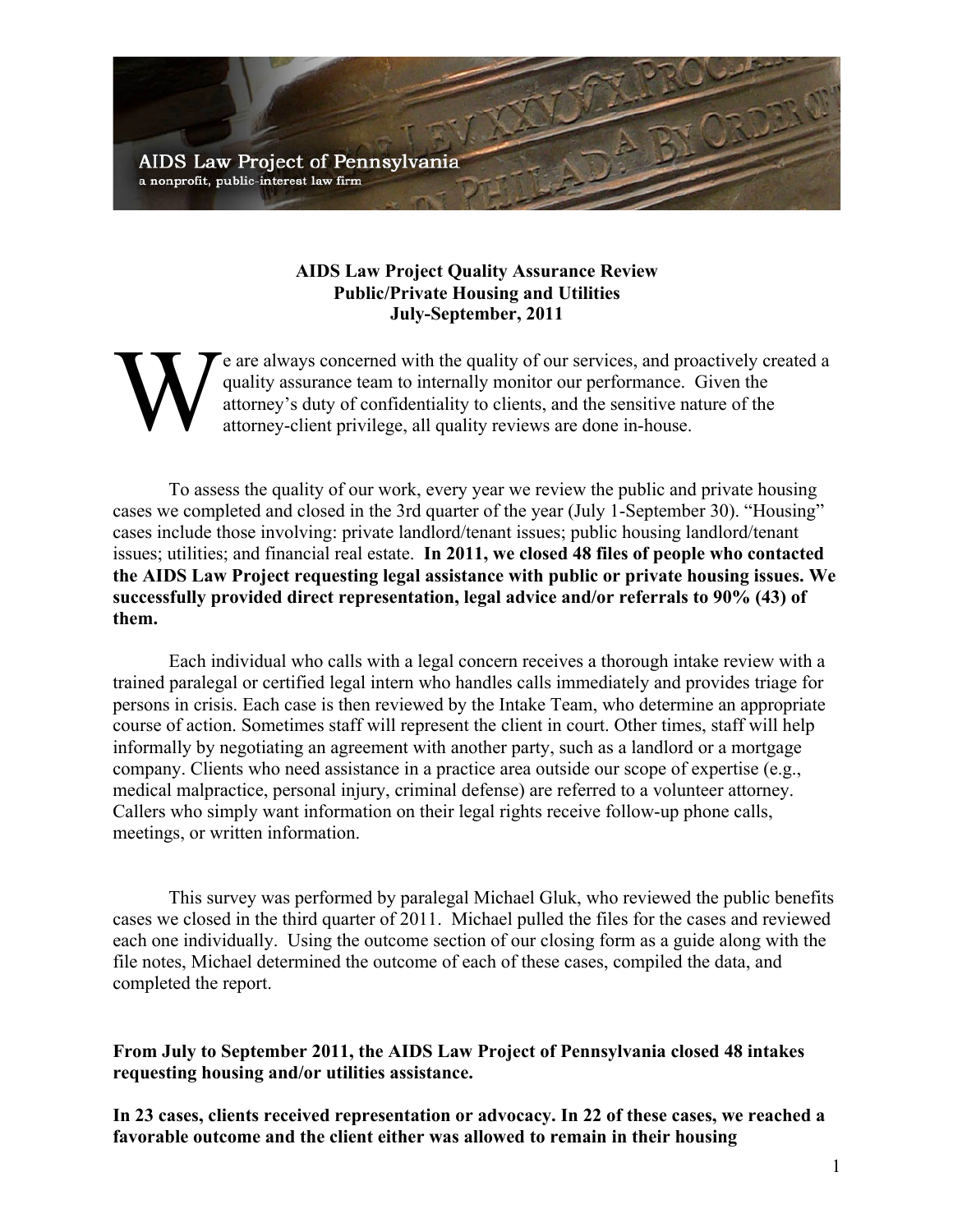**arrangement or was granted a reasonable amount of time in which to move. In 1 of the 23 cases, we were unable to prevent eviction.** 

**In 20 cases, we provided legal information to clients.**

**In 4 cases, the client was not reachable after the initial intake.**

**In 1 case, we could provide no service due to a conflict.** 

# **Public and Private Landlord Tenant Issues**

### **Evictions – 15 intakes**

The AIDS Law Project gave assistance, representation, advocacy, legal information, and/or a referral to 15 people facing eviction issues. Of these, one person became unreachable after their initial intake.

### Representation and/or Advocacy

We represented or advocated for thirteen people, either by appearing with them in court or contacting landlords or other third parties on their behalf. In eleven of these cases, the clients were on their way to safe and affordable housing.

#### Legal Advice

Four clients received legal advice and/or information.

#### Judgment By Agreement (JBA)

Parties in a landlord/tenant dispute may enter into a Judgment By Agreement for a payment plan for rent due, more time to vacate a property, or to resolve other outstanding issues. The AIDS Law Project helped 7 clients enter into JBAs.

### **Repairs—2 intakes**

Two clients sought assistance because their landlords neglected to make necessary repairs to the clients' rental units. Both clients received representation or advocacy. In one case, the client's landlord made the requested repairs. In the second case, we helped the client terminate the existing lease and move into new housing.

### **Other Landlord/Tenant Disputes—5 Intakes**

5 clients sought assistance with other landlord/tenant matters. Of these 5, we advised 3 on how to regain property they believed was being wrongfully held by their landlords. We advised 1 client on whether his landlord could legally raise the rent. We could not provide a service to 1 caller due to a conflict of interest.

# **Utilities**

### **5 Intakes – at least 3 resulting in utilities restored**

The AIDS Law Project advocated and/or provided advice on the behalf of 5 clients facing utilities issues. Of these 5 clients, 3 wanted help with clearing up their utility arrears and two clients wanted help with their imminent utility shut-offs. We provided representation for 3 clients